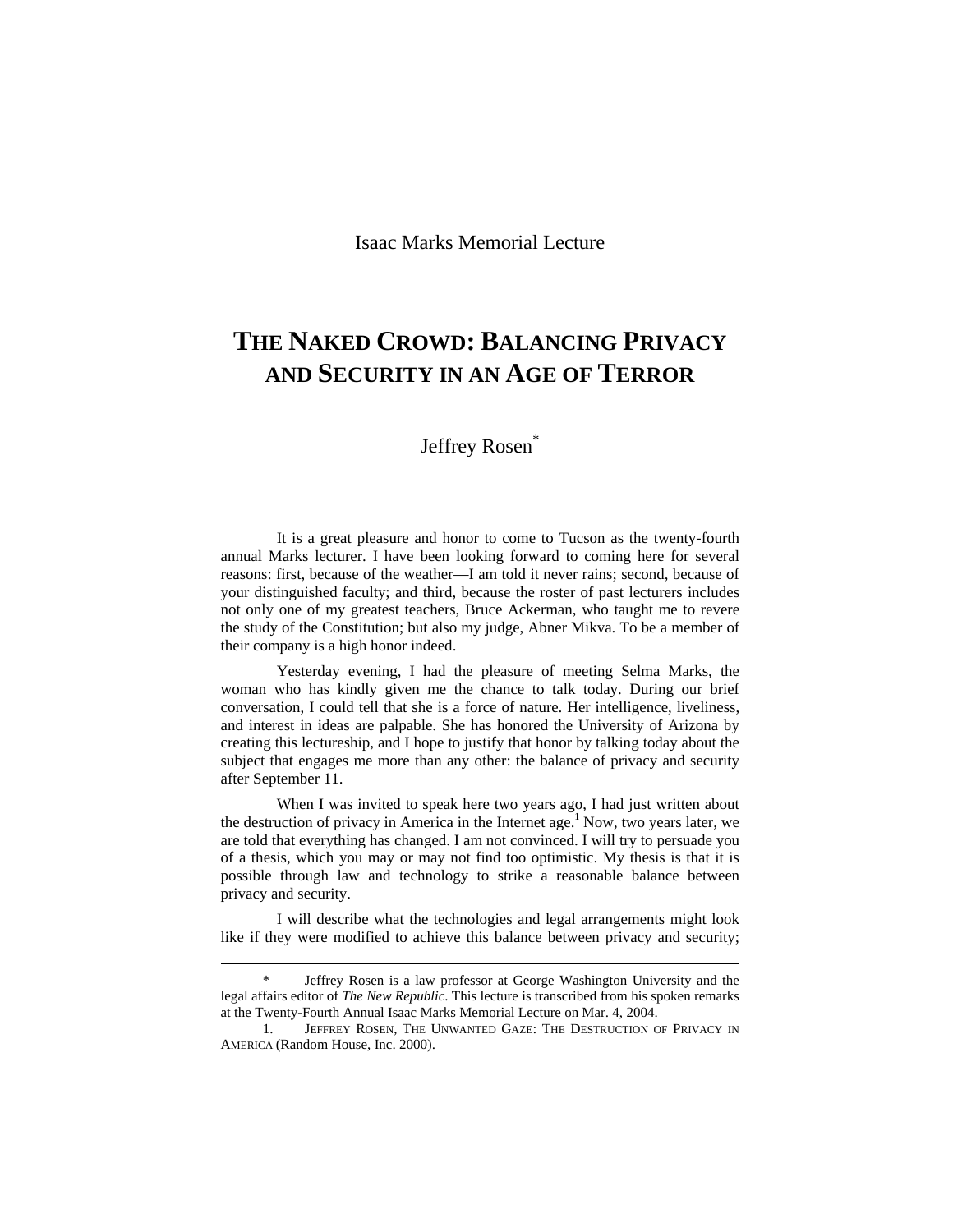and then I will ask us to think together about who is most likely to guarantee this effective balance. Is it the public, the courts, the Executive, or Congress? Perhaps heretically, standing here as a Marks lecturer, I will argue that if we are to be saved, we should not expect judges to be our saviors. Instead, salvation must come from a combination of Congressional resistance and Executive leadership. But the question of how to achieve the right balance is complicated.

What is an example of the kind of balance that I have in mind? Consider a technology that is being tried out now at airports, in particular Orlando International Airport.<sup>2</sup> It is a technology that we might call, for the sake of argument, the naked machine. It is an electronic, three-dimensional holographic imaging machine that uses a high-beam X-ray to bounce off the human body.<sup>3</sup> It reveals not only metal, but also plastics, ceramics, and any objects concealed under clothing. In addition to the extremely accurate vision of any contraband, it reveals the human body completely naked. It is an electronic strip search.

Given the choice between waiting for five minutes in line and being naked, many people are happy that there is a naked machine. Some say they are exhibitionists, others say that they have a low expectation of privacy in airports, and still others say that they are so afraid of flying now that they would do anything to ritualistically prove their own innocence. They want to strip themselves bare as a demonstration of their own trustworthiness.

But the naked machine does not have to be designed in ways that invade privacy while protecting security. The people who designed it at the Pacific Northwest National Laboratories also came up with a simple program shift that enables images of contraband to be projected onto a sexless mannequin, while the images of the naked body are scrambled so that they resemble a nondescript blob.<sup>4</sup> This wonderful machine—call it the blob machine—is obviously for most of us an act of mercy.

The blob machine is a vivid example of a silver bullet technology. It promises complete protection for both security and privacy by revealing guilty information, while scrambling and concealing innocent information. As a paradigm, the blob machine could be a model for future technological and legal choices that have emerged following September 11. The range of technologies identification cards, data line systems, surveillance cameras—can all be designed in ways to look more like the blob machine than the naked machine. In addition,

 <sup>2.</sup> The Greater Orlando Aviation Authority announced its involvement in the Advanced Technology Checkpoint Project on Mar. 14, 2002. Press Release, Greater Orlando Aviation Authority, Advanced Technology Checkpoint Project Begins at Orlando International Airport (Mar. 14, 2002), http://www.orlandoairports.net/goaa/press/200203 14.htm.

 <sup>3.</sup> Kevin Maney, *The Naked Truth About Possible Airport Screening Device*, USA TODAY, Aug. 7, 2002.

 <sup>4.</sup> Mick Hamer, *All-Seeing Scan Spares Your Blushes*, NEW SCIENTIST, Aug. 17, 2002.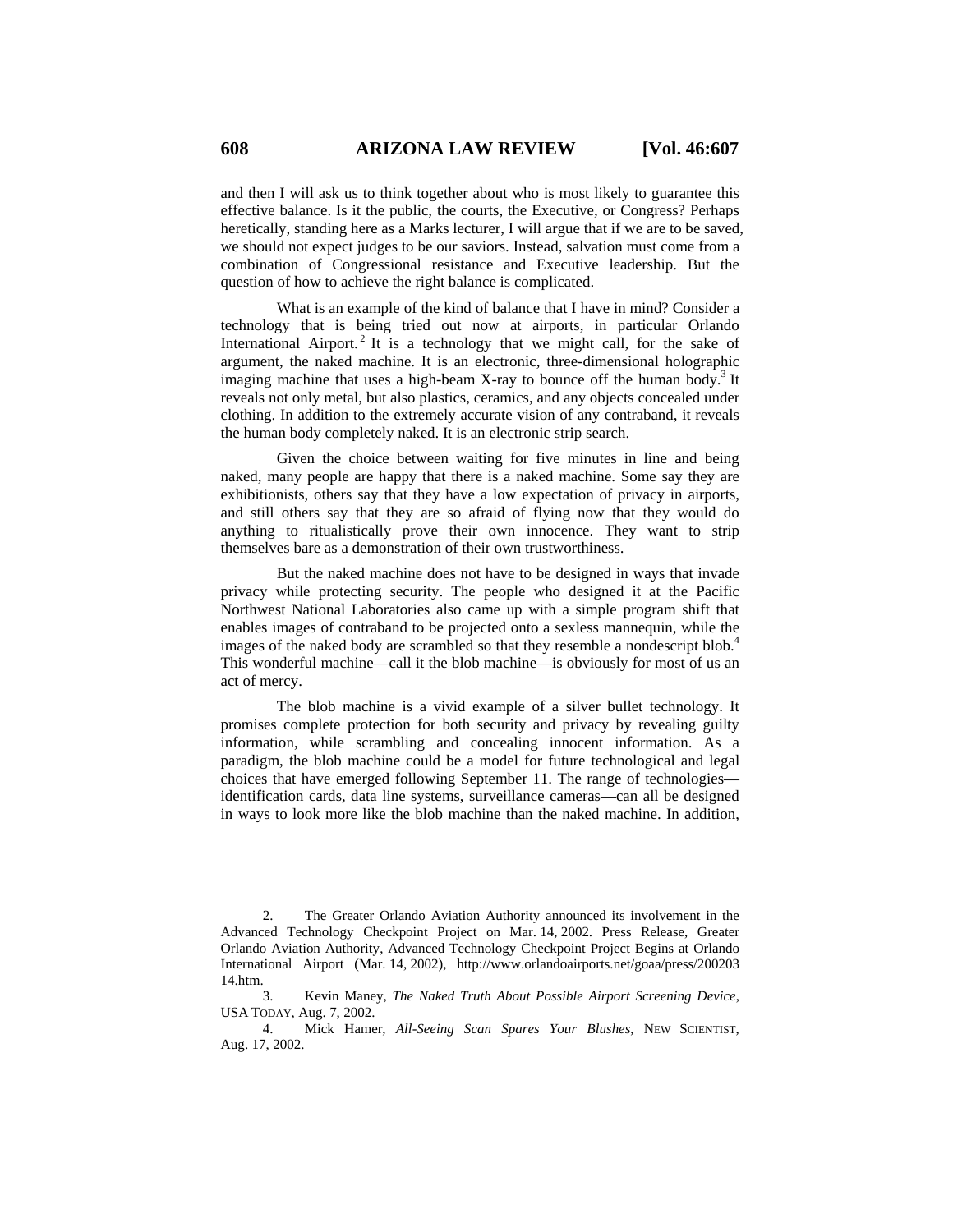the Patriot  $Act^5$  could also be refined in ways to look more like the blob machine than the naked machine.

Let me now provide a few examples of the blob-like technologies and laws that I have in mind, and then we can think through how they might be adopted.

First, let us begin with a cautionary tale, a technology that might in theory be designed in a blob-like way, but instead was deployed in a manner that makes it closely resemble the naked machine. This is the example of surveillance cameras in Britain. I had not been to Britain for ten years, but I went right before September 11. I was struck by the fact that in the course of a decade, the cradle of the Magna Carta, the birth of American liberties, had wired itself up to so many surveillance cameras that it resembled the set of the Truman Show. 6 It has been an extraordinary sociological phenomenon. There are over 4.2 million cameras in the country, although people have stopped counting.<sup>7</sup> The average Brit is said to be photographed  $300$  times a day.<sup>8</sup> One is struck getting off the airplane by the proliferation of cameras. They follow you through the airport, down the metro, inside the metro station, as you take the escalator to the street, in the taxicabs, and in the hospitals. All over are warning signs, "CC-TV Surveillance" or "CC-TV Watching."

Britain began using surveillance cameras in the 1990s in response to fears of terrorism.<sup>9</sup> A series of IRA bombings led the Government to create a ring of steel that combined cameras on each of the thirteen gates to London and promised to provide an invisible shield against threats of terror.<sup>10</sup> However, the cameras were quickly deployed for very different purposes. When I asked the chief in charge of deploying the cameras whether they caught any terrorists, he replied, "No, not using this system." Well then, what is their use? They are now used to charge a five-pound car-tax for every car that comes into the city and an extra tax if the car does not leave on time.

There was also the hope that these cameras might be deployed with biometric databases that would contain the faces of known terrorists. In London, the Borough of Newham actually implemented this system, $11$  but the Borough did not enter the faces of known terrorists—because if the terrorists are known, of course, we could catch them—but instead entered the faces of a few thugs who acted up in shopping malls and were wanted for minor crimes of disorder.<sup>12</sup> In addition, the biometrics are very inaccurate. They cannot tell the difference

 <sup>5.</sup> The Uniting and Strengthening America by Providing Appropriate Tools Required to Intercept and Obstruct Terrorism Act (USA PATRIOT Act) of 2001, Pub. L. No. 107-56, 115 Stat. 272.

 <sup>6.</sup> THE TRUMAN SHOW (Paramount Pictures 1998).

 <sup>7.</sup> JEFFREY ROSEN, THE NAKED CROWD: RECLAIMING SECURITY AND FREEDOM IN AN ANXIOUS AGE 36 (Random House, Inc. 2004).

 <sup>8.</sup> *Id.* at 37.

 <sup>9.</sup> *Id.* at 34–35.

 <sup>10.</sup> *Id.* at 35.

 <sup>11.</sup> *Id.* at 42.

 <sup>12.</sup> *Id.* at 43.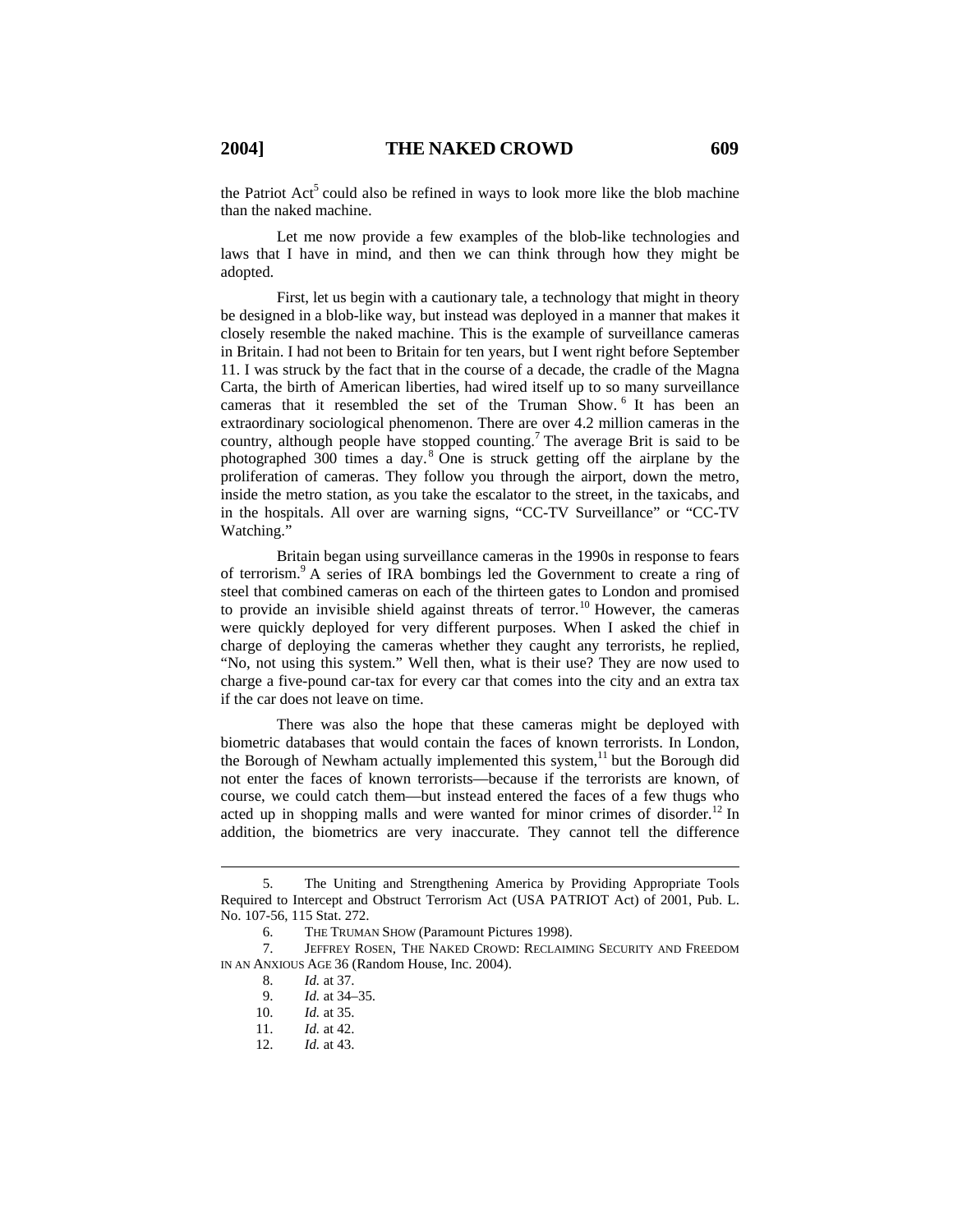between a man and a woman<sup>13</sup> and are easily defeated by disguises.<sup>14</sup> In fact, the cameras are often turned off.15 They are designed to make people feel like they are being watched even though they are not.  $^{16}$  They are a form of panoptic-like surveillance.

These cameras are designed to make people feel safe even if they do not actually make people safer. The British public, it turns out, faced with the British Government's own study suggesting that there was no connection between the proliferation of the cameras and the decline of violent crime or terrorism, was indignant. They viewed the cameras not as big brother, but as a kindly, watchful uncle or aunt. John Major and Tony Blair spent more money on cameras than any other device for crime control, and the cameras continue to proliferate. Now, it is possible to imagine a blob machine-like version of the cameras if the biometric database were limited to known terrorists, and the images were not to be stored. This would avoid the specter of ubiquitous surveillance, by which it might be technologically possible in the near future to flip or click on a picture of people in the London metro, backward click on them to see where they came from, and forward click on them to see their destination

Britain, unlike America, is a country with a strong deference to authority, with a greater tolerance of hierarchy, without constitutional checks and balances, without a separation of the Executive and Legislature, and without a strong libertarian anti-government tradition. The British public eagerly embraces a feelgood technology in the face of empirical evidence suggesting its ineffectiveness as a deterrent for crime or for terrorism. We should heed the warnings of the British surveillance cameras and the Orlando airport naked machine, and acknowledge what the unchecked public, inflamed by fears of terror, may precipitously demand.

Let me now focus on America. The current most controversial technologies involve data mining systems, which analyze a great degree of electronic data: public databases that contain our criminal history and private databases that contain our browsing purchases, our magazine subscriptions, and our consumer habits. Based on the consolidation of this public and private information, it was proposed after September 11 to engage in ambitious forms of what Roger Clarke has called "mass dataveillance" to consolidate and analyze public and private data in the hope of unearthing unusual patterns that might predict suspicious activity.<sup>17</sup> The most ambitious form of mass dataveillance proposed after September 11 was the "total information awareness system." Total information awareness, in its unregulated form, was the naked machine version of general dataveillance. It proposed to combine databases held by state and federal governments with private data held by companies like ChoicePoint and Axiom and, using a technology called neural network analysis, look for suspicious behavior.<sup>18</sup>

 <sup>13.</sup> Jeffrey Rosen, *A Watchful State*, N.Y. TIMES MAG., Oct. 7, 2001.

 <sup>14.</sup> *Id.*

 <sup>15.</sup> ROSEN, *supra* note 7, at 42.

 <sup>16.</sup> *Id.* at 42–43.

 <sup>17.</sup> *See* Privacy Act of 1974: System of Records, Notice to Amend a System of Records, 68 Fed. Reg. 2,101, 2,102 (Jan. 15, 2003).

 <sup>18.</sup> *Id.*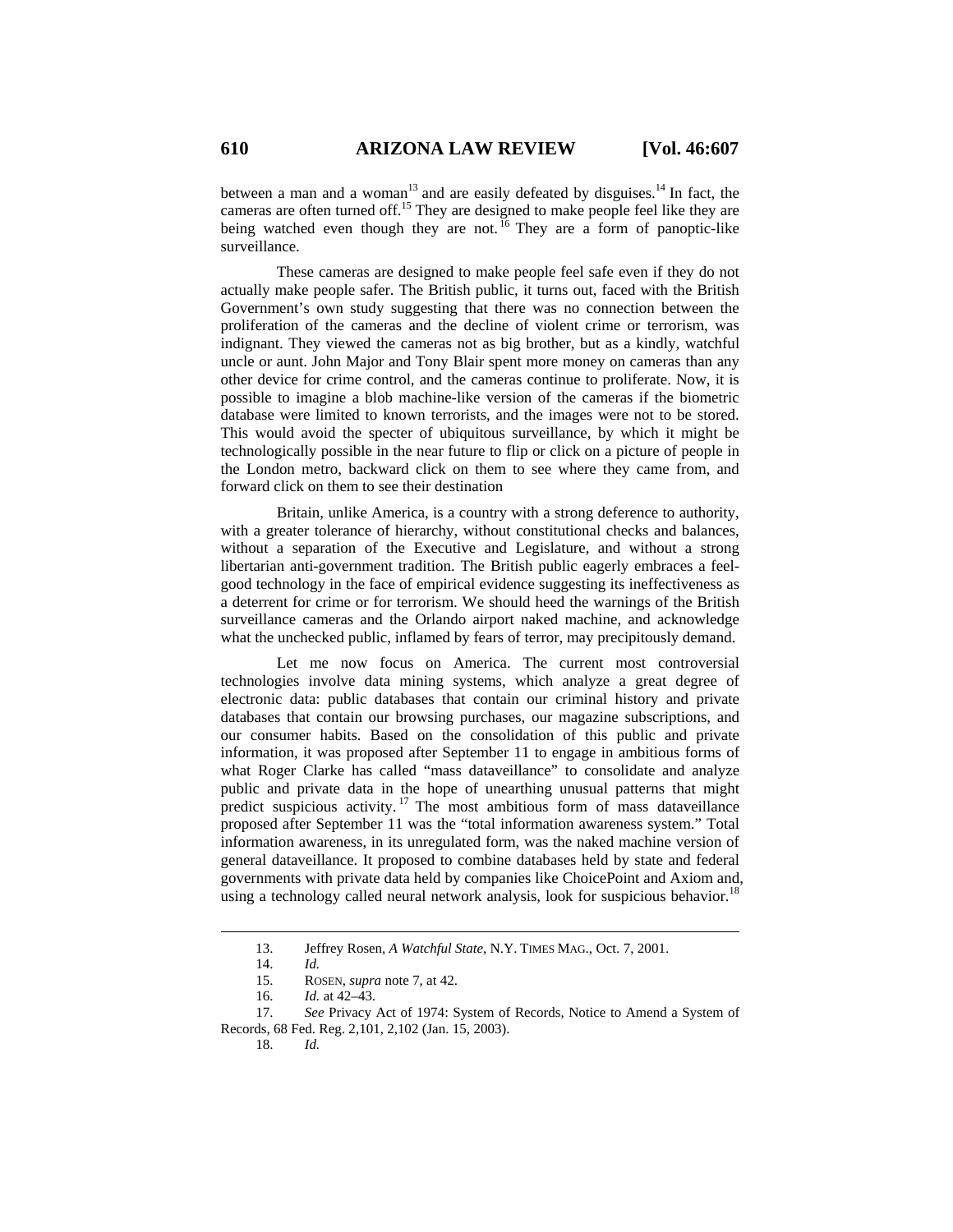So, for example, if a traveler bought fertilizer and a one-way ticket and took flight lessons in Florida, he or she might be tagged for special searches. The possibility that this traveler might be a retired businessperson who was a gardening aficionado would not be evidently detectable by the system. The premise of mass dataveillance was that these sorts of predictive patterns could in fact identify bad people and target them for special searches.

What is the danger of mass dataveillance in its unregulated form? Why does it strike me as a naked machine rather than a blob machine? In many ways, it possesses some of the same dangers that the framers of the Fourth Amendment intended to prohibit. Recall that the paradigmatic example of an unreasonable search under the Fourth Amendment was the general warrant, which allowed the king to break into the homes of any number of citizens in search of suspicious information without particularized suspicion and without limitations on its use. Searching for the author of the seditious pamphlet, *The North Briton*, No. 45, written by the British rogue patriot John Wilkes, which criticized King George's mother for having an affair with a foreign secretary, King George dispatched Lord Halifax, his Ken Starr figure, to search the desk drawers of thousands of citizens.<sup>19</sup> Based on this general search—this fishing expedition—the King identified Wilkes as the author and prosecuted him.20 Wilkes objected that his most intimate secrets had been exposed to the world, that this was an unreasonable search.<sup>21</sup> In those days, the remedy for an unreasonable search was a trespass action, not exclusion. Wilkes won his suit in a ruinous verdict of a thousand pounds, the McDonald's verdict of its day.<sup>22</sup> He persuaded a jury that paper searches, at least for low-level crimes, like seditious libel, were inherently unreasonable. Lord Camden vindicated this principle in an opinion that Justice Louis Brandeis would later praise as a high watermark of American liberties.<sup>23</sup>

The principle of the Fourth Amendment is that unregulated paper searches threaten us with discriminatory prosecution that allows the king to retaliate against his political enemies. It is a version of the Nixon effect; the modern version of the general search is President Nixon's effort to scan the tax returns of Vietnam protestors and threaten them with prosecution.

Could total information awareness in its unregulated form be a version of the general search that might lead to the Nixon effect? It might indeed. Given unregulated access to reading and browsing habits of law professors who criticize the government, an unscrupulous administration could easily scour consumer data searching for low-level forms of wrongdoing or for embarrassing Internet information, and then threaten us with prosecution or exposure.

This is the theoretical harm that we are trying to avoid. And it can be avoided. There is no reason to design total information awareness data systems that threaten the Nixon effect. We can imagine a blob machine version of a general

 <sup>19.</sup> ROSEN, *supra* note 1, at 27–28.

 <sup>20.</sup> *Id.* at 28.

 <sup>21.</sup> *Id.*

 <sup>22.</sup> *Id.* at 29.

 <sup>23.</sup> Olmstead v. United States, 277 U.S. 438, 474–75 (1928) (Brandeis, J., dissenting) (citing Boyd v. United States, 116 U.S. 616, 630 (1886)).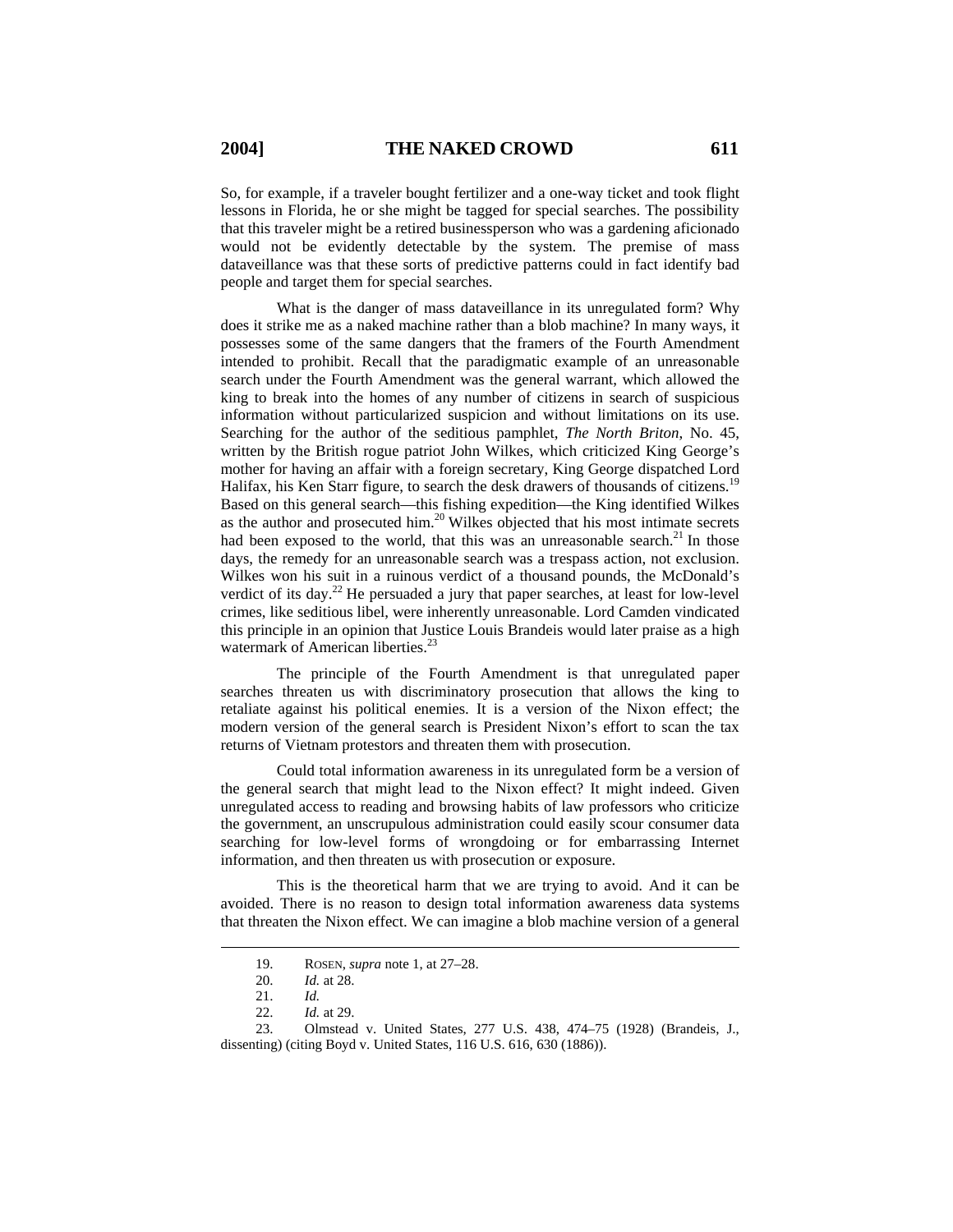dataveillance search. Such a version is more or less being arrived at in the current version of the data-mining project, which may be employed at airports later this year, and is called Computer Assisted Passenger Pre-Screening System (CAPPS-II).

The CAPPS-II architecture resembles the general dataveillance proposed by total information awareness. It proposes integrating public databases with the private and consumer data held by folks such as Lexis-Nexis, Choice Point, and Axiom and sorting travelers into different categories based on perceived local risks that they pose. Most travelers will be code green and sent through without distress, some will be yellow and taken on the side for more extensive searches, and some will be assigned red and taken into back rooms for bludgeoning and so forth.

But CAPPS-II, although originally structured to operate as a naked machine, has been refined in two ways. First, it is no longer designed for general predictive profiling.<sup>24</sup> It is not designed to ask whether individuals look like the September 11 terrorists; it is only designed for purposes of authentication or verification.<sup>25</sup> It is supposed to confirm the individual traveler's identity, rather than classifying him or her based on dangerousness.<sup>26</sup> Second, and even more important, in response to the criticisms of privacy advocates, CAPPS-II embraced an important limitation on the use of data. The government may not forward to law enforcement evidence of any low-level wrongdoing that it discovers and can only forward evidence of outstanding warrants for violent state or federal crimes.<sup>27</sup>

The use-limitation strikes me as a central insight, a tremendous victory for privacy, and a model for the blob machine versions that we might think about across the range of surveillance technologies. It is a version of the use-limitations embraced by the Germans, who, based on their unfortunate experience with Nazism and Fascism, devised some of the most effective and sensitive protections for privacy in a national security state. The German Intelligence Service has broad surveillance powers, but the intelligence officers are not allowed to forward to their law enforcement officers evidence of low-level crimes that they find in the course of their investigation and can only forward evidence of violent crime or terrorism.<sup>28</sup> For example, when applying this rule, German courts have excluded evidence from diaries in adultery prosecutions found in intelligence investigations because the invasiveness of the search is disproportionate to the seriousness of the crime.<sup>29</sup>

I want to suggest other use-limitations that might inform our thoughts about other forms of surveillance, and this leads me to the Patriot Act. After having looked at the Patriot Act and taught it for the past two years, I find some of the criticisms overstated. For example, the criticisms of new uses of roving

29. *See id.* 

 <sup>24.</sup> Privacy Act of 1974: System of Records, Notice of Status of System Records, 68 Fed. Reg. 45,265, 45,266 (Aug. 1, 2003).

 <sup>25.</sup> *Id.*

 <sup>26.</sup> *Id.* 

 <sup>27.</sup> *Id.*

 <sup>28.</sup> *See* Craig M. Bradley, *The Exclusionary Rule in Germany*, 96 HARV. L. REV. 1032, 1042–43 (1983).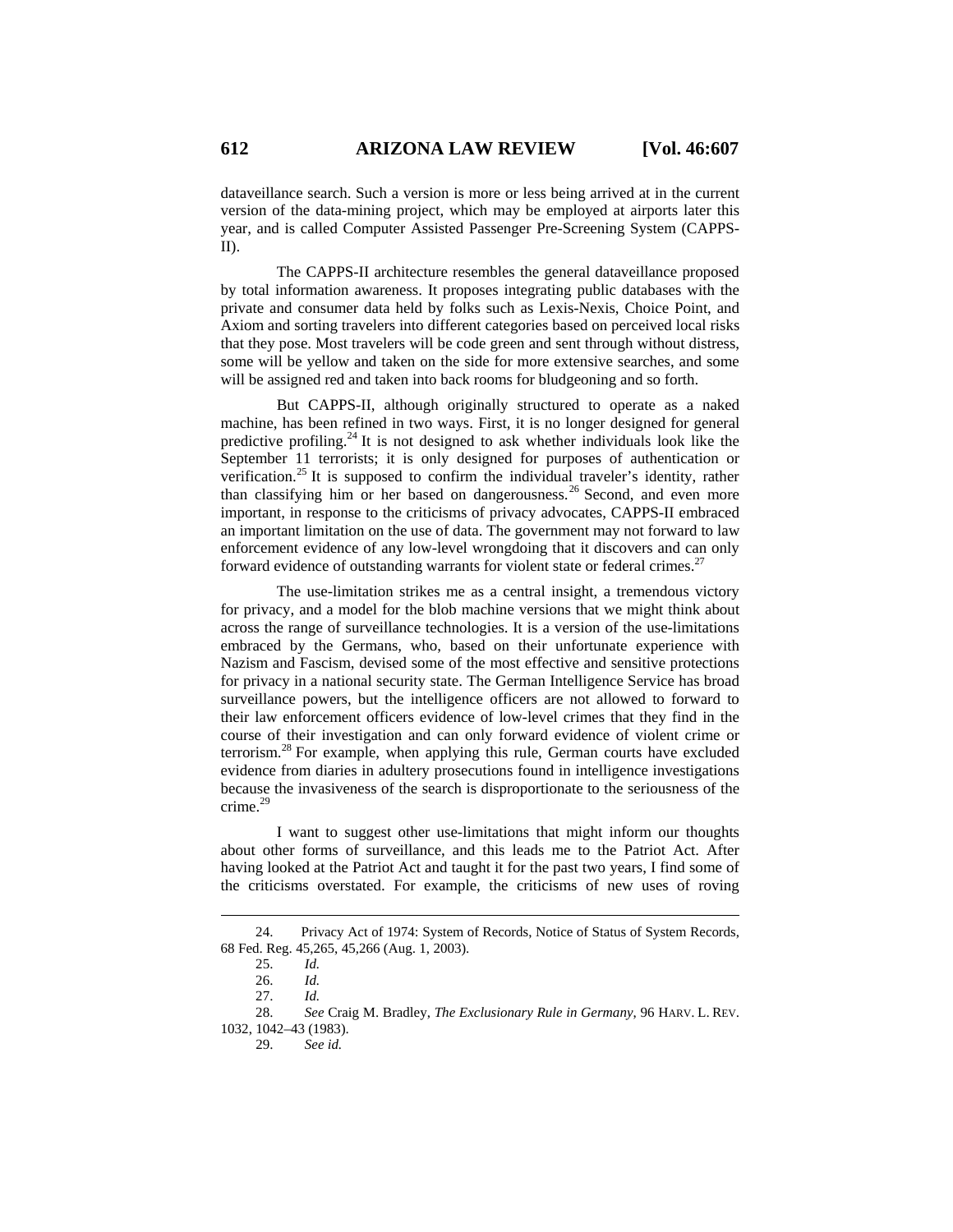wiretaps appear unjustified, because the act fills technical holes in the law and allows certain forms of electronic communications to be treated under the same rules that have been used for snail-mail and non-electronic forms of communication. However, some aspects of the Patriot Act are indeed troubling. Perhaps most troubling is the section that so inflamed America's librarians, who are our greatest civil libertarians, and this is Section 215.

Before we address Section 215, consider the broad surveillance authority authorized by the Foreign Intelligence Surveillance Act (FISA).<sup>30</sup> Before Section 215, FISA allowed searches without particularized suspicion of wrongdoing and allowed these searches to take place in secret without notice to the individual concerned. 31 However, it only suspended the ordinary Fourth Amendment requirements of particularity and individualized suspicions after an individual had been identified in advance as unusually suspicious.<sup>32</sup> Before Section 215, the government had to prove that there was probable cause to believe the individual was an agent of a foreign power or a suspected spy or terrorist before engaging in this broad form of surveillance.

Section 215 of the Patriot Act, along with the National Security letters that it authorizes, broadens the government's surveillance authority in two ways. First, it removes the requirement that an individual be identified in advance as a suspected spy or terrorist.<sup>33</sup> It allows for secret searches of databases held by third parties without notice to the individual, as long as the government merely certifies that the information is relevant to a terrorism investigation.34 Second, the Patriot Act broadens the category of the data that may be searched. Before, only certain categories of information, such as bank records, could be searched. Now, any tangible data can be searched. $35$ 

Section 215 of the Patriot Act resurrects some of the dangers of general searches or the vindictive Nixon-effect retaliatory prosecution that the framers of the Fourth Amendment feared. The Attorney General could, in theory, decide to silence the law professors who criticize him and go to all the Internet service providers without notice to us, discover our data, and prosecute or embarrass us based on low-level crimes.

Restoring the particularity requirement would refine the Patriot Act. Indeed, the SAFE Act, proposed by a bipartisan coalition in Congress, would revive the pre-Patriot Act requirement that an individual be a suspected spy or

 <sup>30.</sup> Foreign Intelligence Surveillance Act (FISA), Pub. L. No. 95-511, 92 Stat. 1783 (1978) (codified as amended at 50 U.S.C. §§ 1801–1862).

 <sup>31.</sup> *See id.*

 <sup>32.</sup> Intelligence Authorization Act of Fiscal Year 1999, Pub. L. No. 105-272 § 601, 112 Stat. 2396, 2405 (amending FISA).

 <sup>33.</sup> USA PATRIOT Act, Pub. L. No. 107-56 § 214(a)(3), 115 Stat. 272, 286 (striking 50 U.S.C. § 1842(c)(3)).

 <sup>34.</sup> USA PATRIOT Act, § 214(a)(2), 115 Stat. at 286 (amending 50 U.S.C. § 1842(c)(2)).

 <sup>35.</sup> *Compare* Intelligence Authorization Act, § 602, 112 Stat. at 2411 (amending FISA) *with* USA PATRIOT Act, § 215, 115 Stat. at 287.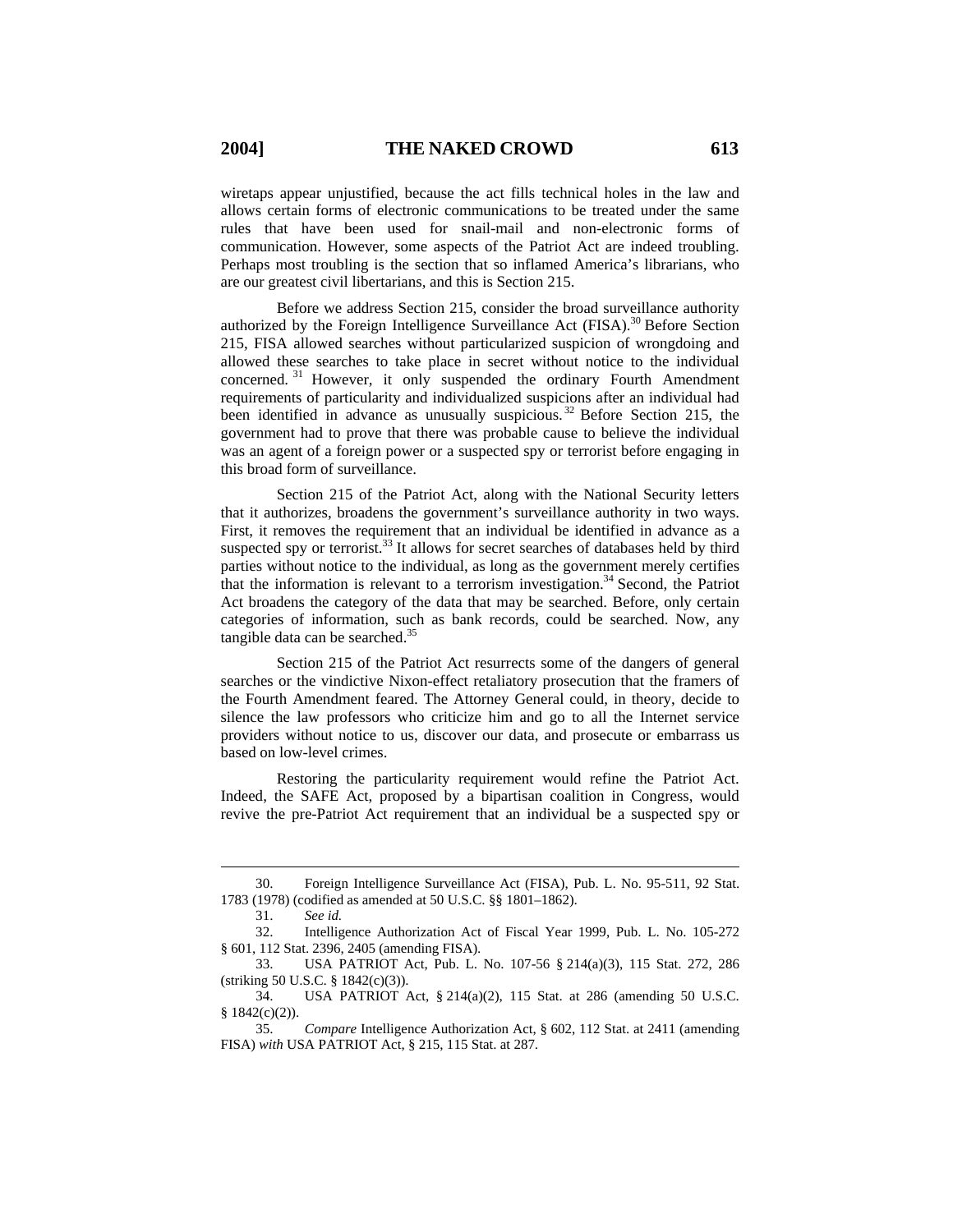terrorist before any searches can take place. 36 Whether or not it passes, the principle of the SAFE Act joined with the controlled-use model embodies the constitutional values that the Fourth Amendment was designed to protect. Personal dataveillance, searches of a specific individual, is only authorized when you identify an individual in advance as unusually suspicious. General dataveillance, searches of everyone without individualized suspicion, is only authorized with strong controls on the data's use. These two limitations might assuage many of the concerns of civil libertarians about the Patriot Act.

Who is most likely to embrace these use limitations? Is it the public, the courts, Congress, or the Executive? I am not putting my faith in the public. There is an informative poll that the Attorney General cited during his tour defending the Patriot Act. The poll says that half the public thinks the Patriot Act strikes a reasonable balance between privacy, liberty, and security. Twenty percent think it does not go far enough and twenty percent think it goes too far.<sup>37</sup> Regardless of the inaccuracies of polling and the difficulty of expressing an opinion about the complicated Patriot Act, this poll is instructive. It suggests that opponents of the Patriot Act are indeed, as the Attorney General says, a distinct and vocal minority. They are a bipartisan minority—a combination of civil libertarian liberals with libertarian conservatives. For example, Representative Butch Otter, one of the heroes of privacy in the recent Congress, proposed the Otter Amendment.<sup>38</sup> The Otter Amendment would deny funding for the enforcement of the sneak-and-peek provisions of the Patriot Act, which allow for searches without notice to individuals under the circumstances that had been allowed before.<sup>39</sup>

But the political reality is that the majority of the public, as the British example shows, faced with a choice between an immediate promise of security and illusory loss of privacy, will favor often security above privacy. And there is powerful evidence in the psychology of fear that supports this reality. The public tends to make decisions about security based on emotions rather than arguments.

Professor Paul Slovic, a behavioral psychologist at the University of Oregon, describes the psychology of fear in illuminating ways.<sup>40</sup> However, behavioral psychologists are reluctant to use the word "irrational"; they prefer "quasi-rationality." When faced with a transfixing and memorable image of a highly terrifying event such as the World Trade Center falling, a quasi-rational public will exaggerate the degree to which they are likely to be personally victimized.41 People believe they are more likely to be killed in terrorist attacks than car accidents because they can remember the pictures of the terrorist attacks, whereas behind the wheel of a car they have an illusion of control.

After September 11, twenty percent of the public believed that they would be personally victimized by terrorist attacks in the next year, and fifty percent

- 38. H.R. Amdt. 292, 108th Cong. (2003), *amending* H.R. 2799.
- 39. USA PATRIOT Act, § 213, 115 Stat. at 286 (amending 18 U.S.C. § 3103a).
- 40. PAUL SLOVIC, THE PERCEPTION OF RISK (Earthscan Ltd. 2000).
- 41. *See* ROSEN, *supra* note 7, at 71–75.

 <sup>36.</sup> Safety and Freedom Ensured Act (SAFE Act), S. 1709, 108th Cong. § 4 (2003).

 <sup>37.</sup> USA Today/CNN/Gallup Poll (Aug. 25–26, 2003).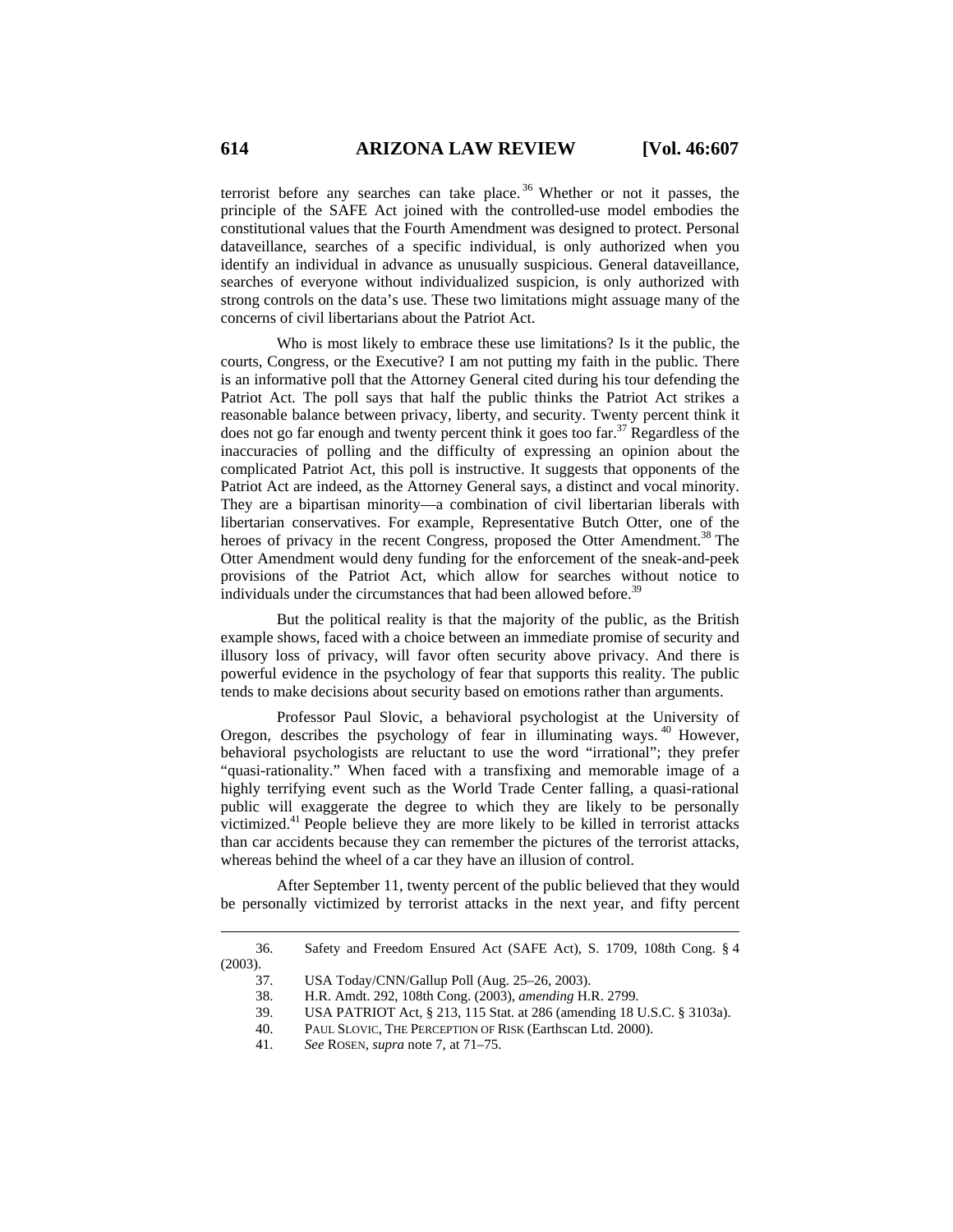thought that their neighbors would be victimized.<sup>42</sup> Thankfully, these erroneous predictions turned out false. For the predictions to be true, a terrorist attack of the magnitude of September 11 would have needed to occur each of the 365 days after the initial attack. Behavioral psychologists and economists have many other examples of heuristics. The public has difficulty processing remote probabilities of highly terrifying fears, which might make them impatient with the complicated technological and legal choices outlined here and favor feel-good choices rather than ones that might strike a more thoughtful balance between privacy and security.

Who then will save us from ourselves? That question has confronted us since September 11. The excesses of public opinion and of a democracy present an old question that has been venerably described by my distinguished predecessors behind the podium. The place that lawyers tend to look for salvation from the excesses of the crowd is usually the courts. However, the American constitutional doctrine provides no obvious traditional remedy. There are many reasons for this. Let us think through a couple of the problems.

Surveillance cameras and database searches are generally unregulated by American constitutional law because American courts have held repeatedly that once I have surrendered privacy for one purpose, I have surrendered it for all purposes.43 So, for example, if I turn over my personal data to ChoicePoint or LexisNexis, I have surrendered all expectations that the government will not use this information to classify me. With respect to surveillance cameras, I have no legitimate expectation of privacy in public once I voluntarily walk down the street. The possibility that my neighbor might follow me authorizes the government to follow me by placing a portable camera on my shoulder that reconstructs my movements over the entire course of the day. The fact that there is an obvious difference between the ubiquitous surveillance of the camera-on-the-back and the fallible memory of my nosy neighbor is not one that American courts have easily recognized.

We think of privacy in terms of private property. We put great stock in the privacy of the home, but the more elusive values threatened by invasions of privacy—in particular dignity and autonomy—are not ones that constitutional law is well equipped to describe. As Justice Brandeis mentioned in his famous article, American law has not traditionally taken stock of offenses against honor.<sup>44</sup>

Let us think more specifically about the forms that a challenge to dataveillance might take. An individual who suffers from the Nixon effect and complains that he has been pretextually prosecuted for a low-level offense, perhaps a youthful marijuana arrest, even though it was really because he was a critic of the government, will have no remedy. In America, pretextual searches are essentially unregulated, just as racial profiling is essentially unregulated. We know this from

 <sup>42.</sup> Gallup Poll (Oct. 11–14, 2001).

 <sup>43.</sup> *See, e.g.*, Smith v. Maryland, 442 U.S. 735, 742–46 (1979) (relying on telephone service to make a phone call surrenders the right to privacy in the phone numbers dialed); United States v. Miller, 425 U.S. 435, 442–44 (1976) (there is no legitimate expectation of privacy in financial information provided to a bank).

 <sup>44.</sup> Samuel D. Warren & Louis D. Brandeis, *The Right to Privacy*, 4 HARV. L. REV. 193, 197–98 (1890).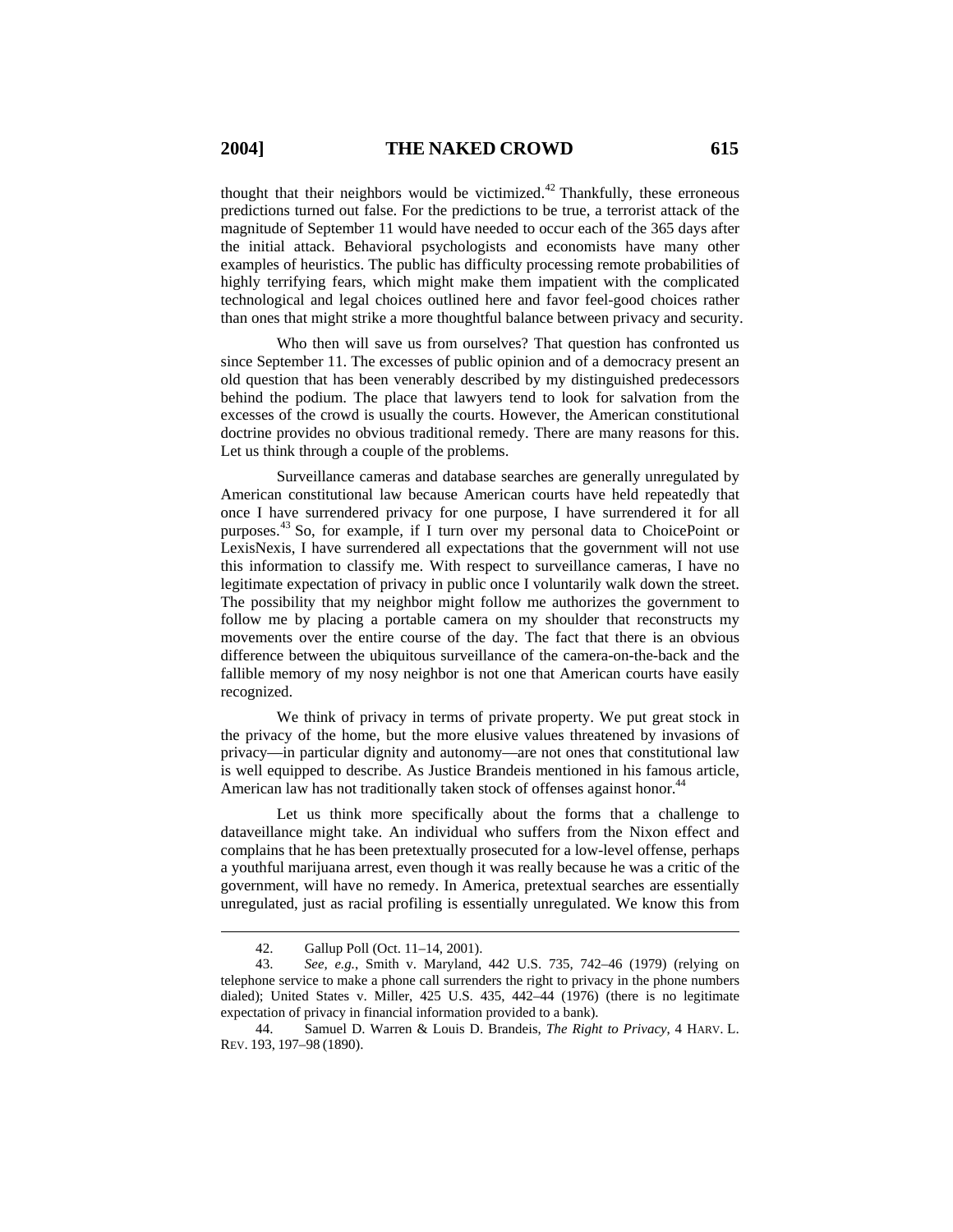two cases: *Whren v. United States*<sup>45</sup> and *Atwater v. City of Lago Vista.*<sup>46</sup> Whren established that pre-textual traffic stops are constitutionally permissible. In *Whren*, the Court held that cops can legitimately stop you for driving with a broken taillight, and when they do so they may make a drug arrest, even if the real purpose of stopping you is for the drug arrest. $47$  In *Atwater*, the Court held that it is perfectly reasonable to arrest a mother for driving without a seatbelt.<sup>48</sup> Atwater complained that the arrest was disproportionate to the trivial offense of driving without a seatbelt.<sup>49</sup> Justice Souter, writing for the majority, said that historically there was no requirement in proportionality between the invasiveness of the search and the seriousness of the crime. $50$ 

Justice Souter's historical view is open to question. Arguably, at the time of the framing, proportionality was indeed a constitutional value. For example, magistrates could only make warrantless arrests for felonies, which were capital offences and created a great danger of flight, or for misdemeanors committed in the officer's presence. However, the historical evidence is contested, and our courts have more or less abandoned the requirement of proportionality.

Consider the harm caused by the stigma that arises when I am unable to escape my past. When I arrive at the airport, or when I go into a bookstore, and I find my youthful wrongdoing tags me at every turn. I might be stigmatized. However, just last term in a challenge to the Megan's law sex-offender registration system, the Court said that stigma is not a constitutional injury.<sup>51</sup> The publication of truthful but embarrassing information, said the Court, does not amount to any cognizable constitutional injury, unless some long-protected right, such as the right not to be unreasonably fired from a particular job, is implicated. $52$ 

Justice Ginsburg had a wonderful dissent in *Smith v. Doe*, the Supreme Court case dealing with Megan's law. To Justice Ginsburg, the registry was punitive, and therefore an unconstitutional ex post facto law. 53 Only the bad information is published about the sex-offenders, not the good information. A court had found that the registered offender was a fit father and that he had overcome his past wrongs.<sup>54</sup> To Ginsburg, the law appeared to be designed to further punish the released offender, rather than to enhance the public welfare.<sup>55</sup> Ginsburg understood the dangers of being judged out of context. A single transgression may come wrongly to define us in the public's mind. The majority rejected this argument,<sup>56</sup> and therefore I would not expect the Court to recognize

51. Smith v. Doe, 538 U.S. 84 (2003).

53. *Id.* at 115–17 (Ginsburg, J., dissenting).

- 54. *Id.* at 117 (Ginsburg, J., dissenting).
- 55. *Id.* at 117–18 (Ginsburg, J., dissenting).
- 56. *Id.* at 105–06.

 <sup>45. 517</sup> U.S. 806 (1996).

 <sup>46. 532</sup> U.S. 318 (2001).

 <sup>47.</sup> *Whren*, 517 U.S. at 814–17.

 <sup>48.</sup> *Atwater*, 532 U.S. at 346–54.

 <sup>49.</sup> *Id.*

 <sup>50.</sup> *Id.* at 327–38 (Souter's historical analysis).

 <sup>52.</sup> *Id.* at 98 (holding that dissemination of truthful information does not equal punishment).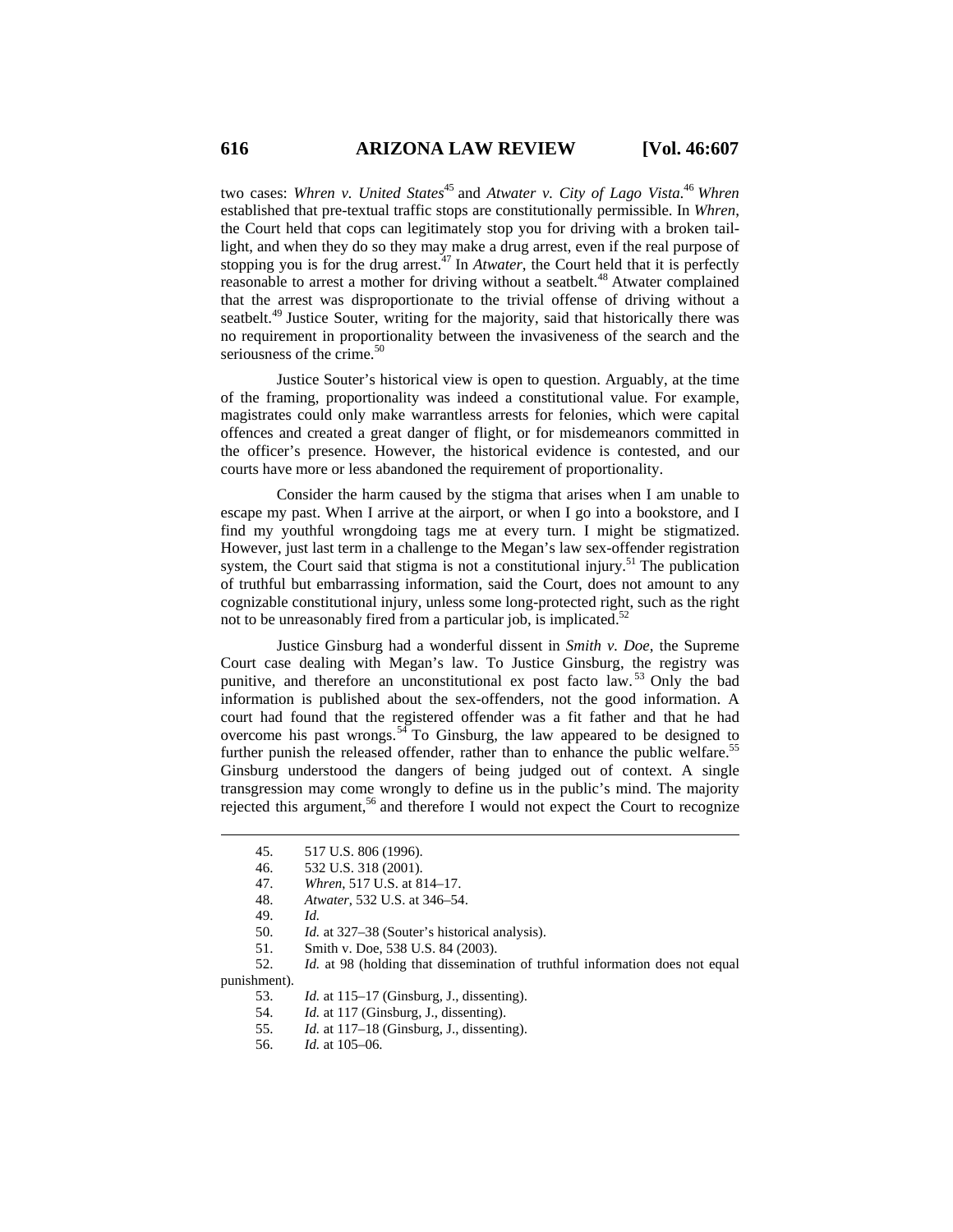the stigma that results from retaliatory, pretextual searches as constitutional injury either.

When you think about the indignities of this particular form of dataveillance, there is a threat not only to privacy but also to equality. Think about the real harms of these digital dossiers that try to predict our future behavior based on our past behavior, and separate us into different categories, like at the airport red or yellow or green—based on the expectation that we will continue to behave consistently with our past behavior. This is not a privacy violation; it is a form of classification and exclusion, which these technologies are designed exactly to do. They were developed in the private sector to decide which of Amazon's or Oracle's customers were more likely to be trustworthy, more likely to spend money, or more deserving of better treatment. Now they are applied to the national securities sphere. Is it the business of the American Government to decide which of its citizens is trustworthy, or is it the business of the Government to win the trust of the citizens?

Injury to equality is a real danger, but I would not expect it to be constitutionally cognizable. To be unconstitutional, an offense against equality must be intentional.<sup>57</sup> Racial profiling is essentially unregulated, because courts have held there is no constitutional harm when law enforcement officials classify people based on public behavioral traits to predict dangerousness so long as they do not solely rely on immutable characteristics such as race or gender.<sup>58</sup>

So that is why constitutional doctrine, in its current incarnation, seems unlikely to save us from the harms of dataveillance. Could I imagine a different form of doctrine? Yes, I could imagine it. What would it look like? Here, Canada might provide a model. In Canada, former Supreme Court Justice La Forest developed a creative test for regulating surveillance cameras.<sup>59</sup> He does not ask whether the technology violates subjective expectations of privacy, which are lowered in response to new technology. Rather, he asks whether the technology is consistent with the goals of free and open society.<sup>60</sup> His colleague, the former privacy commissioner, George Radwanski, proposed an even more stringent fourpart test that is similar to the strict scrutiny test applied by United States courts when a fundamental right is implicated. He would have the courts determine whether the invasiveness of the search is proportionate to the seriousness of the crime, the technology is empirically effective at stopping rather serious crimes, the technology is necessary or closely connected to the stoppage of serious crimes like terrorism or murder, and it is the least restrictive means of achieving the goal without unduly violating privacy.<sup>61</sup> However, I would not expect or even urge

 <sup>57.</sup> *See* Washington v. Davis, 426 U.S. 229, 240–42 (1976).

 <sup>58.</sup> *See, e.g.*, Whren v. United States, 517 U.S. 806, 813 (1996) ("[T]he Constitution prohibits selective enforcement of the law based on considerations such as race."); United States v. Brignoni-Ponce, 422 U.S. 873, 885–87 (1975) (holding that apparent Mexican ancestry did not raise reasonable grounds to believe vehicle occupants were illegal immigrants).

 <sup>59.</sup> R. v. Wong, 3 S.C.R. 36 (1990).

 <sup>60.</sup> *Id.* at 50.

 <sup>61.</sup> *Id.*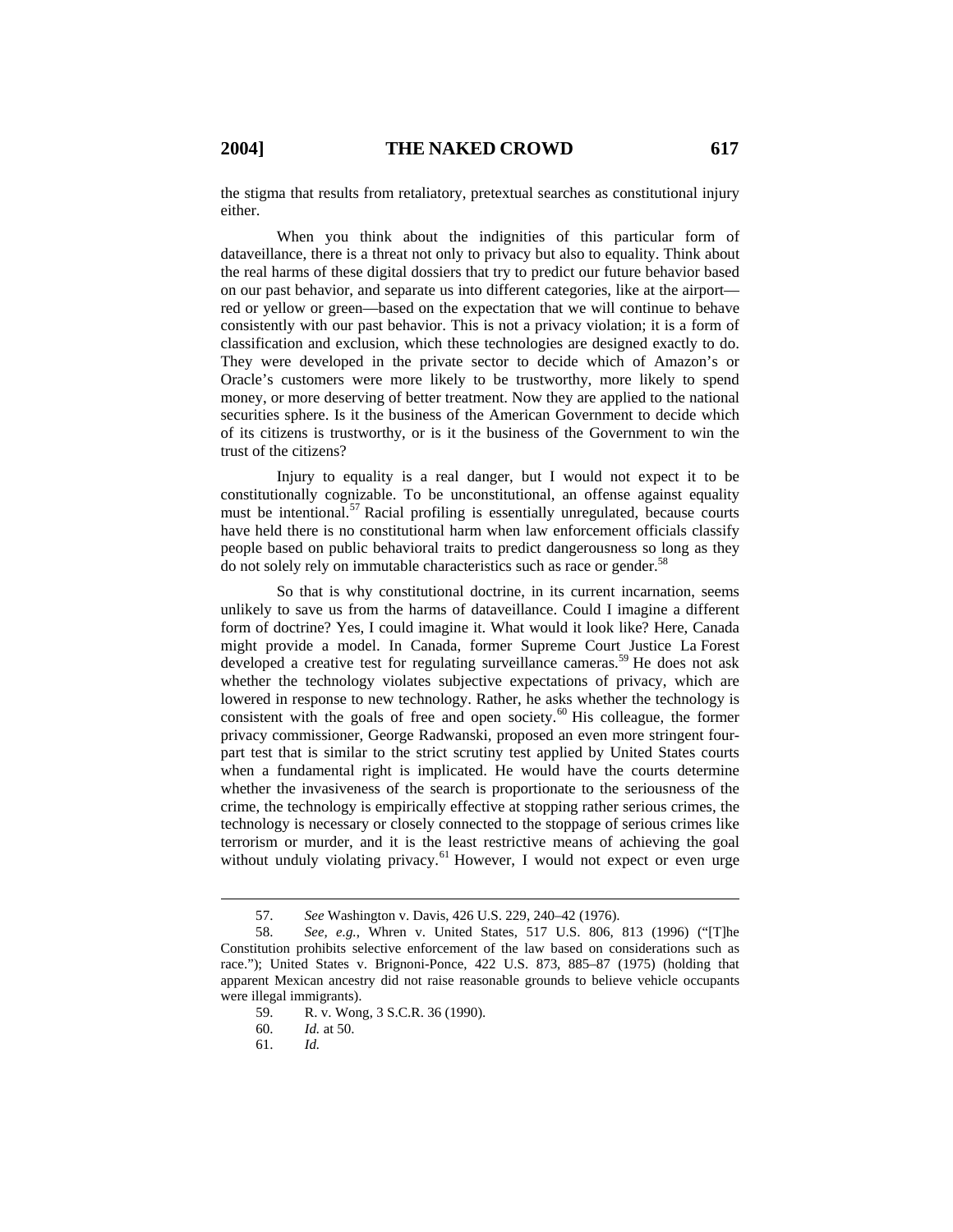United States judges to engage in this particular form of judicial activism. Privacy, unlike equality, is a goal that produces broad differences in opinions. People feel very differently about being naked at the airport. We all disagree strongly about the proper balance between privacy and security, and also about what values really are implicated. Is it dignity, time, or equality being judged out of context? There is passionate disagreement. Empirically and normatively, judges tend to thwart national majorities only when there is broad consensus about the kind of values that are being enforced, and when it comes to privacy, no such consensus exists.

If we are looking for governmental saviors, that leaves Congress or the Executive. If forced to choose, I would put my faith in Congress. Representative Butch Otter is joined by other heroes of privacy, people like Dick Armey and Bob Barr. These Representatives were not previously thought of as touchy-feely liberals as they represented the scourge of President Clinton during the Monica Lewinsky scandal. Joined by their civil libertarian allies, they took the same proprivacy position when the Clinton administration proposed broad surveillance authorities after the Oklahoma City bombings in response to similar public fears. They have a principle, they have an instinctive distrust in government, and they have proved quite effective in saying no to the worst designed forms of Executive excesses.

The great victories for privacy since September 11 include saying no to total information awareness, saying no to the national identification card, imposing sunset provisions, proposing the Otter amendment, and the SAFE act. These are all Congressional rather than judicial initiatives. The libertarian tradition, when joined with our constitutional system of separation of powers and checks and balances, can impose meaningful limitations on the most repressive Executive excesses. Whether this Congressional coalition is equally effective at striking balanced compromises remains to be seen. The same suspicion of government that leads the libertarians to say no to every proposal for surveillance leads the Executive to say no to every proposal for balanced compromise, and may lead to a stalemate that would make it difficult to achieve balanced and complicated regulatory models such as the controlled-use model and the particularized suspicion model. I applaud Congress, but offer only qualified optimism because it is still unclear whether the ultimate goal of achieving these regulatory mechanisms can be achieved.

I close then by thinking about the Executive. Perhaps unsurprisingly, the Executive has been responsive to the public's demand for security above all. We should not be too surprised that our most democratic institution has proved unwilling to engage in the thoughtful compromises of the kind that our German and European allies have found helpful. I do not ascribe ill motives to the Executive, but there may be dangerous consequences when public fears are pattered to rather than urged to be transcended. It is hard to imagine Franklin Roosevelt issuing a system of color-coded threat indexes. Roosevelt urged the public to overcome its fears, not to dwell on them. I am convinced that our saviors will have to come ultimately not only from ourselves, but also from the sort of leadership that Roosevelt and others since September 11 have demonstrated. Rudolf Giuliani's calm stoicism in the face of public fears, not spinning, not pretending to have more knowledge than he actually had, not promising a zero-risk mentality of unrealistic protection against remote threats, but simple calm